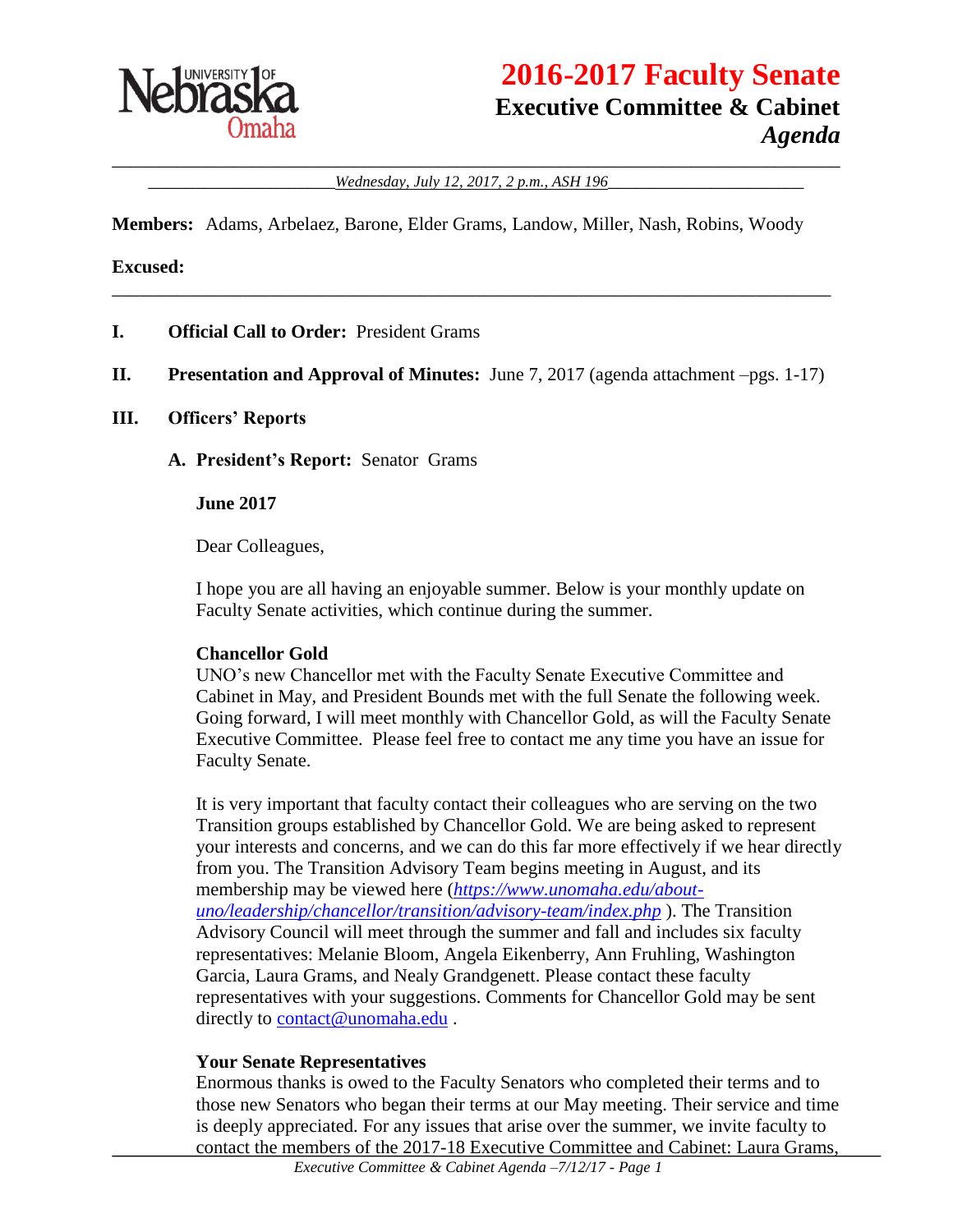Timi Barone, Paul Landow, Griff Elder, Bob Nash, Bob Woody, Holly Miller, Barbara Robins, Maria Arbelaez, and Travis Adams.

At its June 7 meeting, the Executive Committee and Cabinet agreed to form an ad hoc UNO and UNMC Faculty Committee for Communication and Collaboration, to be composed of seven faculty members from each campus. The President of the UNMC Faculty Senate, Dr. Ann Anderson Berry, and I wanted to form this committee to ensure that faculty from the two institutions are able to communicate directly with one another about issues of mutual concern or interest. Please contact the Faculty Senate Executive Committee with any suggestions for this ad hoc committee.

### **Senate Resolutions and Business**

- o In May, the Senate passed a resolution pertaining to DACA students at UNO. Guidelines for faculty are being prepared in Student Affairs and the Center for Faculty Excellence, who will work with Faculty Senate.
- o The new UNO Academic Integrity policy will be included in next year's Catalog.
- o The Masters of Science Degree in Biomechanics was approved.
- o The Faculty Senate standing committees will continue to work on matters including:
	- Faculty Development Leave policies and practices
	- Timely feedback from faculty to students
	- Intellectual property matters
	- **Canvas Implementation**
	- Records retention and information security

If you have comments or suggestions on any of these issues, please contact me and I will make sure your communication is routed to the appropriate standing committee.

#### **News**

2017-18 parking information is available on the Parking Services website, with big changes related to license plate readers and different permit options.

Phone lines may be suspended temporarily (e.g. for faculty on leave) by request to Telecommunications (please contact the IT helpdesk).

The Box storage system still should not be used for student information covered under FERPA, but otherwise faculty may use it for convenient file sharing.

#### **Board of Regents, June 1, 2017**

Three new major research centers were established: the Nebraska Food for Health Center (UNL), and at UNMC, the Child Health Research Initiative and the Global Center for Health Security. UNO is involved in some capacity with all of these interdisciplinary endeavors.

The Board approved the purchase of Canvas; UNO will have access to Turnitin and other special features. Faculty can continue to use Blackboard during Fall and Spring 2017-2018, but by Summer 2018 must be fully transitioned to Canvas. Regent Pillen especially thanked faculty for trying Canvas in the pilot period.

The Board approved President Bounds' proposed budget and tuition increases. From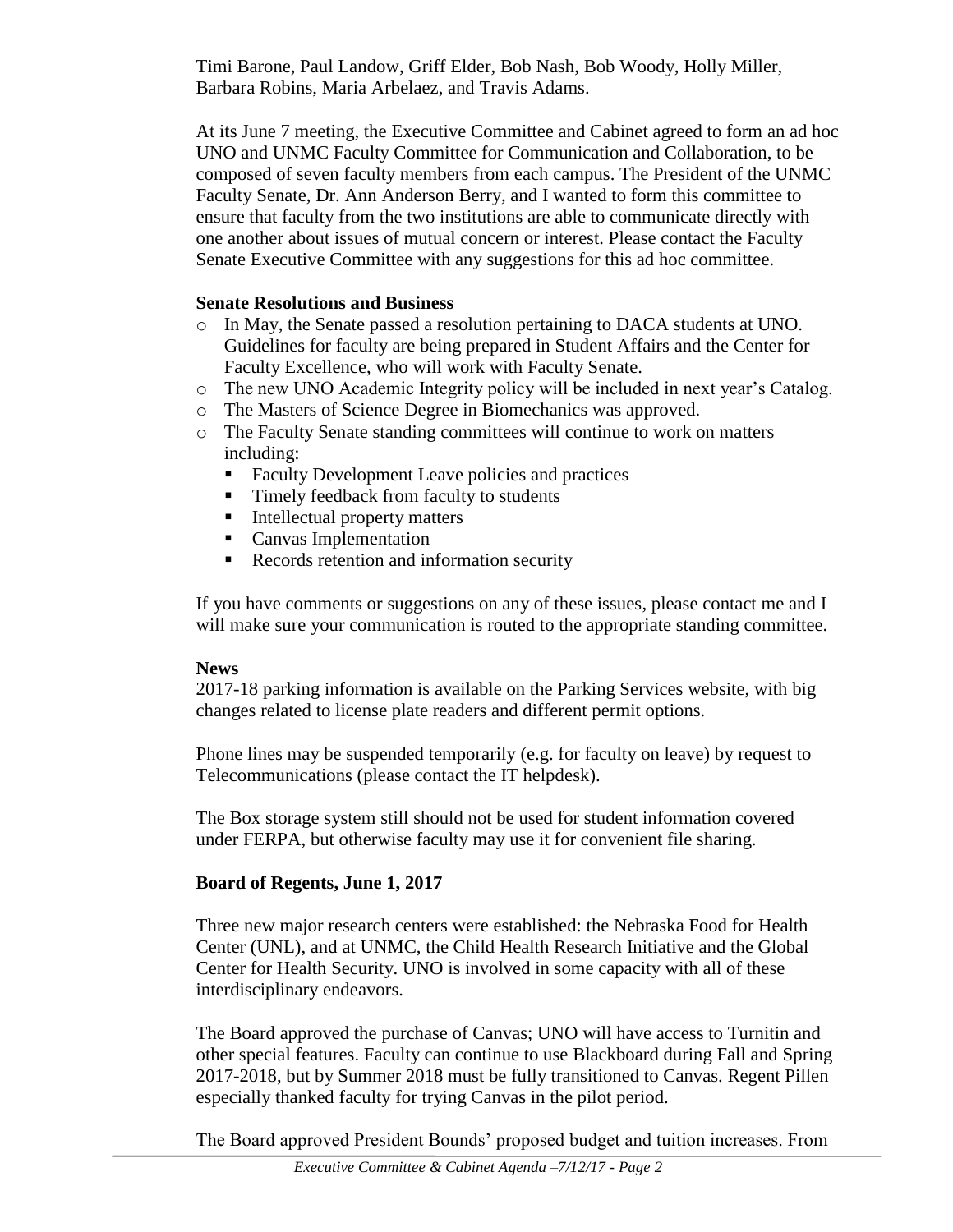2000 to 2017, the number of NU employees has increased by 3% while student enrollment has increased by 17%. Program of Excellence funding is cancelled, and a savings of \$22 million is projected based on recommendations from the efficiency task forces President Bounds created last year, with possible additional savings later leading to a total of \$30 million. NU cash reserves will be deployed to cover much of the remaining shortfall in 2017-2018, but other cost-saving measures will be needed.

Fund B allocations for UNO were approved, resulting in a 4.3% increase in student fees. Most of the increase will go to Athletics to maintain free admission for students.

Online Worldwide has been renamed University of Nebraska Online (NU Online).

### **B. Secretary/Treasurer Report:** Senator Landow

- **1. EC&A:** June 21, 2017**.**
	- a. Chancellor Gold & President Grams
		- Town Hall Budget Update The Chancellor asked if there was anything said at the town hall that he could have said better. Those present engaged in a lengthy conversation about the selection process, and where things stand today.
	- b. Faculty Senate issues
		- Facilities Planning and Faculty Representation.

AVC Deb Smith-Howell address this issue, as did SVC Reed. President Grams suggested that we have additional communication with the Committee, and perhaps it meet informally more often. The Chancellor suggested we increase the interaction with the committee and the faculty, and also indicated that annual meeting was not enough. He asked that a meeting be held with the committee to get a feel for campus facility planning.

- c. Parking changes
	- SVC Reed indicated that parking issues have improved considerably since Vanessa Rath has arrived. The Chancellor wondered whether Marty Shukert should take a look at the parking and traffic patterns on the Pacific Campus.
	- President Grams discussed the unfairness of requiring low-paid adjunct faculty to pay for parking.
- d. Resolution appointing two Arts  $\&$  Science Faculty members to the Faculty Senate was presented to Chancellor Gold.
- e. Follow-up:
	- Telecommunication SVC Reed indicated that additional conversations need to be help and they would be upcoming.
	- DACA Guidelines for Faculty President Grams indicated that there are many faculty members with questions. SVC suggested Jonathan-Benjamin Alvarado.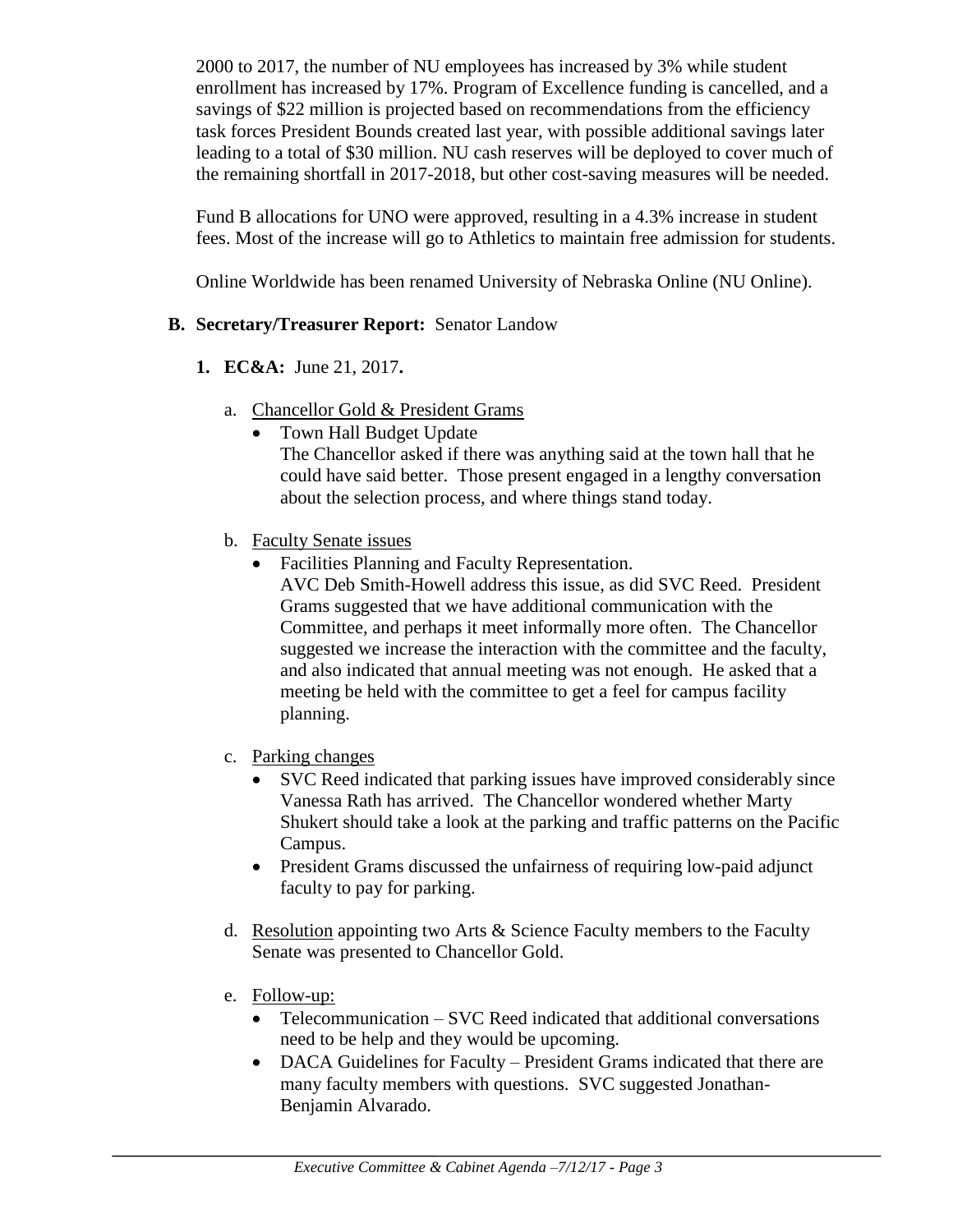f. Roundtable

President Grams asked that we get a table showing statistics on women and minority faculty.

| Res.<br>#                | <b>Date</b><br><b>Senate</b> | <b>Title</b>                                                           | <b>Admin</b><br>Accept | Sent for<br><b>Senate</b> | <b>Denied</b> | <b>Deferred</b> | In<br><b>Progress</b> | <b>Final</b><br><b>Action/Resolved</b>                                                                                                                                                                                                                                                                                                                                               |
|--------------------------|------------------------------|------------------------------------------------------------------------|------------------------|---------------------------|---------------|-----------------|-----------------------|--------------------------------------------------------------------------------------------------------------------------------------------------------------------------------------------------------------------------------------------------------------------------------------------------------------------------------------------------------------------------------------|
|                          | <b>Passed</b>                |                                                                        |                        | <b>Action</b>             |               |                 |                       |                                                                                                                                                                                                                                                                                                                                                                                      |
| 4300                     | 6/7/17                       | New A&S Senators                                                       | 6/21/17                |                           |               |                 |                       | Acknowledged                                                                                                                                                                                                                                                                                                                                                                         |
| <b>TO BE FOLLOWED UP</b> |                              |                                                                        |                        |                           |               |                 |                       |                                                                                                                                                                                                                                                                                                                                                                                      |
| 4282                     | 3/8/17                       | Expenses<br>Associated with<br>Visas for<br><b>International Hires</b> | 4/19/17                |                           |               |                 |                       | <b>SVC</b> Reed<br>explained the<br>process for UNO<br>paying for legal<br>costs involved.<br>These issues are<br>usually handled by<br>department chairs<br>and personnel.<br>Costs can't be<br>nailed down, since<br>they vary by who is<br>involved. BJ Reed<br>said he would ask<br>for a one page<br>description of the<br>process made                                         |
| 4279                     | 12/14/16                     | Grievance<br>Committees<br>Summer<br>Compensation                      | 12/21/16<br>3/15/17    |                           |               |                 |                       | available to<br>faculty.<br>- SVC Reed says<br>they may need<br>more information.<br>It is a workload<br>issue as much as a<br>compensation<br>issue. Let's have<br>further discussion.<br>- BJ reiterated that<br>summer pay is not<br>likely to happen, as<br>faculty select a                                                                                                     |
|                          |                              |                                                                        | 4/19/17                |                           |               |                 |                       | variety of service<br>opportunities.<br>Regarding the<br>three grievance<br>committees, he<br>feels that faculty<br>select this type of<br>service, similar to<br>how faculty choose<br>to serve on thesis<br>committee.<br>Chancellor<br>Christensen said<br>these type of<br>issues, like summer<br>grievance<br>committee work,<br>seldom occur. He<br>is also<br>apprehensive of |

#### **2017-2018 Resolution Action Table (Action Pending and Current Resolutions)**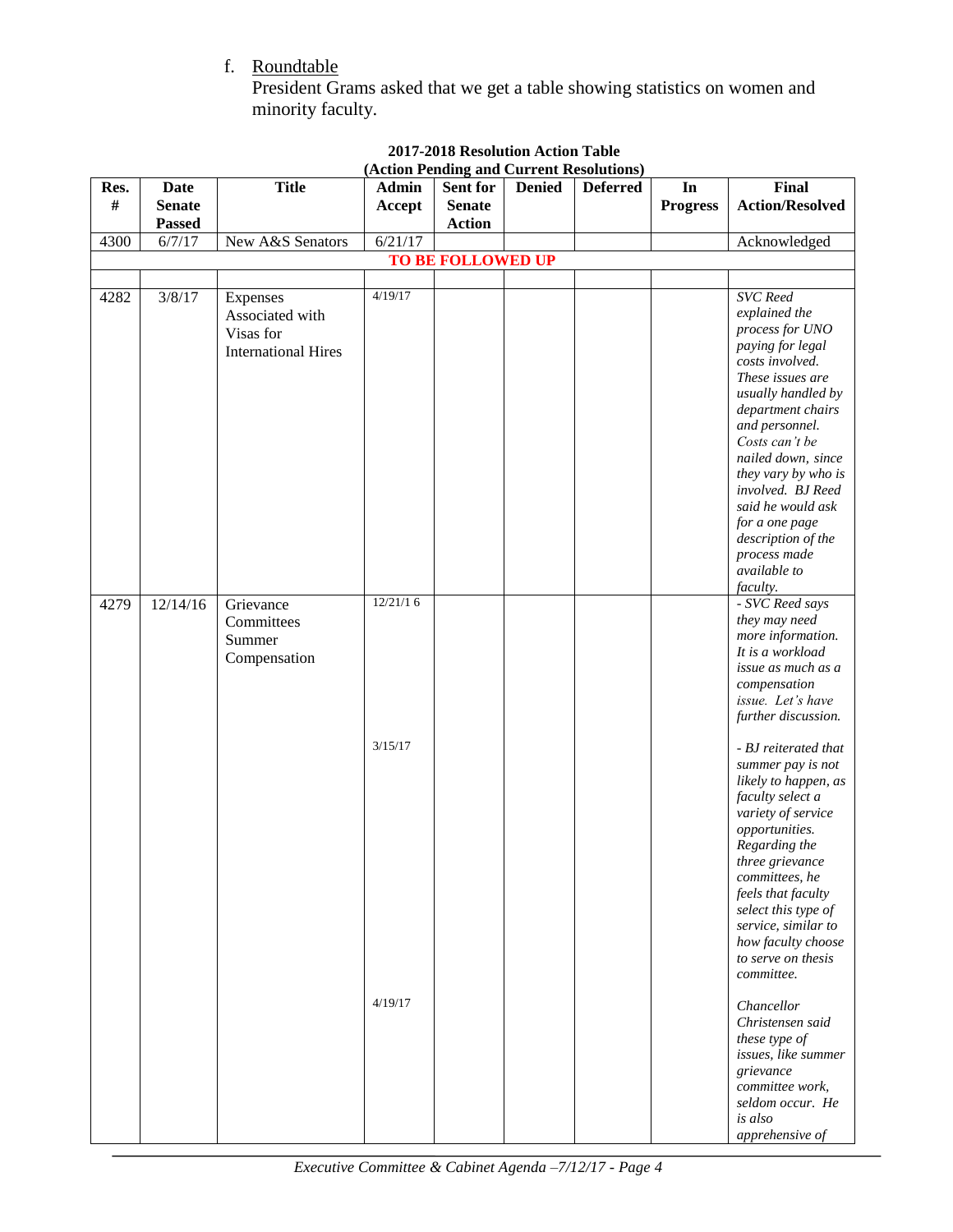|                        |  |  |  |  |  |  | anyone who has<br>service in the<br>summer wanting<br>compensation.<br>Some service such<br>as FS President<br>and IRB receive<br>workload<br>compensation. |
|------------------------|--|--|--|--|--|--|-------------------------------------------------------------------------------------------------------------------------------------------------------------|
| <b>CARRIED FORWARD</b> |  |  |  |  |  |  |                                                                                                                                                             |
|                        |  |  |  |  |  |  |                                                                                                                                                             |

**2. Treasurer's Report:** Senator Landow (June 2017) (agenda attachment – pg. 18)

### **IV. Standing Committee Reports**

**A. Committee on Academic and Curricular Affairs:** Senator Miller

# **PENDING:**

- **1. Student Government Resolution for Timely Feedback from Faculty** Senator Kealey asked the Senate to address the Student Government Resolution to have all faculty give timely feedback to students. Suggestions: Suggestions:
	- 1. A Hot Line for anonymous reported for students to be given a manner to address the issue.
	- 2. This issue can be addressed in course evaluations.
	- 3. This issue can be addressed internally through the review process.
	- 4. Put guidelines on a website.
	- 5. Faculty member's use of learning management systems and adherence to professional expectations.

Senator Elder stated that the Faculty Senate owes Student Government a response and attention to the SG Resolution.

*(Sent to A&CA 4/12/17) (AC&A report 4/26/17 to discuss)*

- **2. Need for Students to get Timely Feedback:** Committee members ended the **4/26/17 meeting** with a discussion of the need for students to get timely feedback from faculty members. This discussion expanded to also include faculty member's use of learning management systems and adherence to professional expectations. The discussion will be continued at the next committee meeting. It will be included in Pending for the next EC&C meeting**.**
- **B. Committee on Educational Resources & Services:** Senator Robins

# **PENDING:**

- **1. Canvas and UNIZEN dashboard availability.** *The EC&C, on 6/7/17, sent this to the Educational Resources & Services Committee.*
- **C. Committee on Faculty Personnel & Welfare:** Senator Elder

# **PENDING:**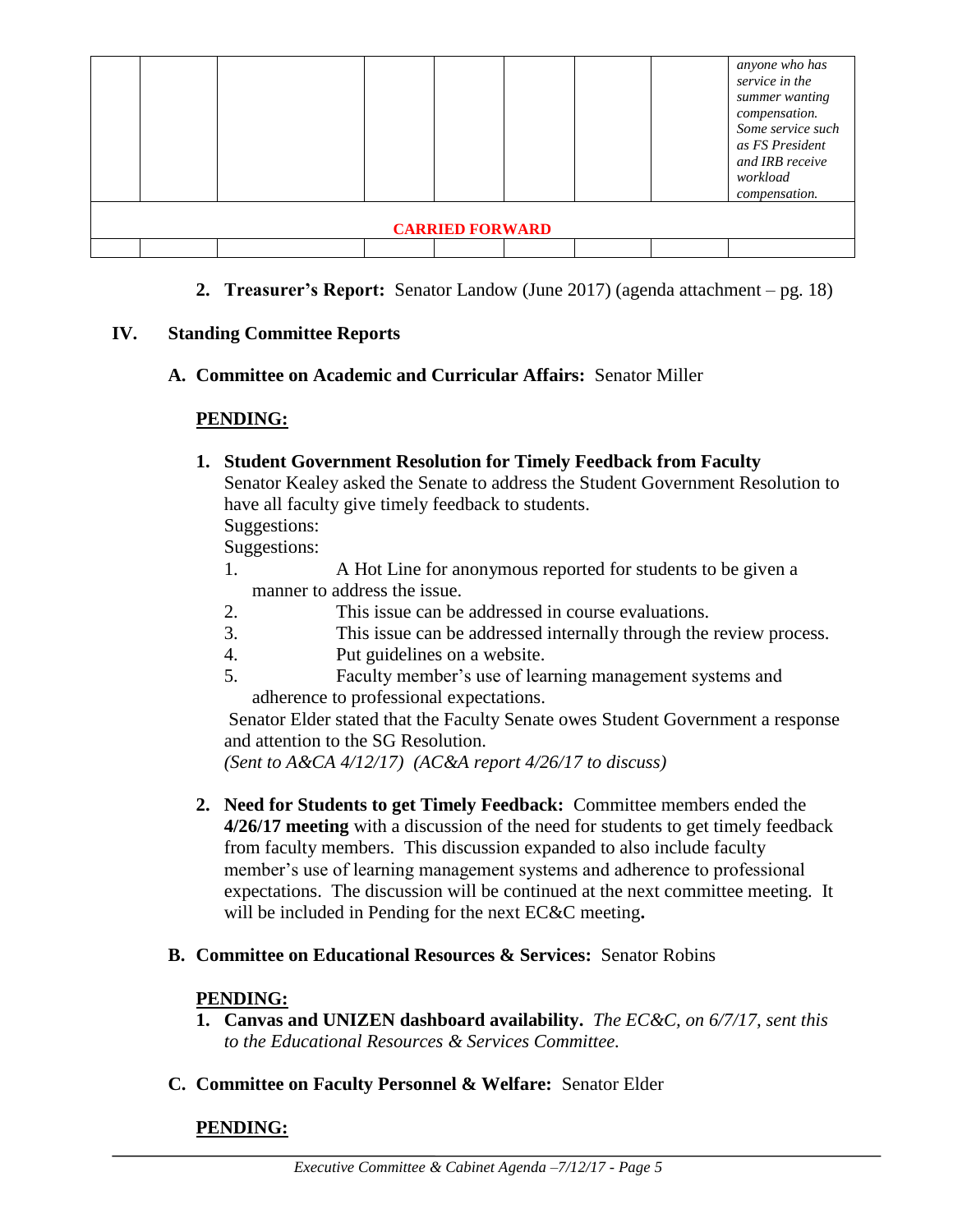- **1.** Follow up on status of H1B Visas audit. VC Smith-Howell said she would check on it at the 5/17/17 EC&A meeting. This was forwarded to Senator Elder by F.S. Coordinator Bishop.
- **D. Committee on Goals and Directions:** Senator Arbelaez

# **Pending:**

**1.** *Facilities Planning and Faculty Representation (Sent to G&D 2/10/16)*– As important and continuous decisions are made regarding facilities planning on campus, we would like to see more faculty involvement in these plans, and be allowed frequent opportunities to engage in discussion with administration about facilities planning. The one committee the Faculty Senate is aware of is the University Committee on Facilities Planning, which typically meets once a year. The University Committee on Technology Resources, Services & Planning meets more frequently, but its primary focus is on the technology needs of the campus. In a previous meeting Goals & Directions met with Deb Smith-Howell to address administrative communication and questions about the University's Strategic Plan and the Faculty Senate's part in that process. We discussed the possibility of a more regular liaison with Dr. Smith-Howell with a representative from the F.S. Goals and Directions Committee that could increase the level of communication and information in this area**.** 

*This was sent to the June 2017 EC&A meeting, for Chancellor Gold's input on shared governance. Some particular items from faculty members were the designing of classrooms and the designing of technology. A meeting with FS Executive Committee, Facilities Planning Committee members, and Chancellor Gold, has been scheduled for Tuesday, July 25, 2017, at 4 p.m.*

- **2.** *Unit Based Recruiting*: *(Sent to G&D 8/17/16)* This item has focused on how individual departments may contribute to the recruitment and retention of students in better pursuit of the University's enrollment goals. Goals and Directions temporarily tabled this item and it will remain on our *Pending* list.
- **3.** The UNO Admin responded to Resolution 4285, 5/10/2017: **Deferred Action for Childhood Arrivals (DACA)** with plans to draft guidelines for faculty. EC&A would appreciate members of the FacSen committee (e.g. Dan Hawkins et al) staying closely in touch with Student Affairs (Dan Shipp, Jonathan Benjamin-Alvarado) and the CFE to review and collaborate**.** *(Sent to G&D to keep in touch 6/7/17)***.**
- **4. Soliciting Faculty Insights on UNO's Leadership Transition.** *The EC&C, on 6/7/17, sent this to the Goals & Directions Committee*.
- **5. Soliciting Faculty Insights on UNO's Leadership Transition.** *The EC&C sent this to the Goals & Directions Committee on 6/7/17*.
- **6. Mav Creed**

*The following was submitted to the UNO Faculty Senate. Attached below it is the resolution from Student Government, a note that the Staff Advisory Council will also pass a favorable resolution, and the Mav Values Document. The UNO*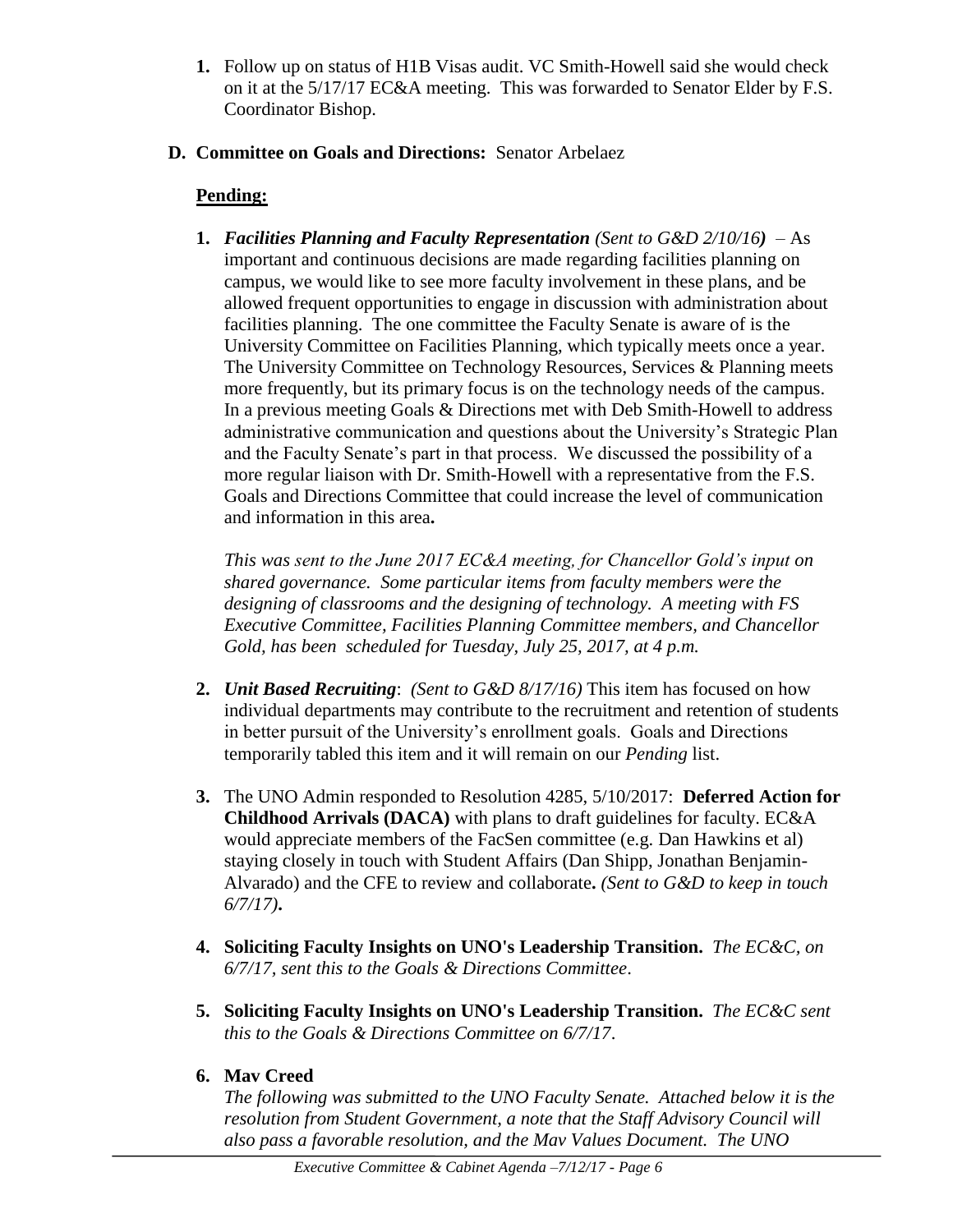*EC&C, on 6/7/2017, forwarded this item to the Goals & Directions Committee for discussion at the August 16, 2017, Retreat.*

On Mar 31, 2017, at 8:32 AM, Philip Covington  $\leq$  provington @unomaha.edu> wrote:

*Faculty Senate, Staff Advisory Council, and Student Government:*

*Over the course of about 18 months, a university task force took on the task of creating a document that captures the essence of what it means to be a UNO Maverick. The task force included members appointed by Faculty Senate, Staff Advisory Council, and Student Government. Data was gathered from nearly 900 members of the university community, with special attention given to garnering feedback from individuals in under-represented groups.*

*Six primary themes emerged from the analysis of the data and the task force worked to briefly define each, intentionally weaving in language from the raw data. Those six statements form the core of the Maverick values document. These community standards serve as a foundation for mutual expectations of engaging one another within this university community and with our partners beyond.*

*It is our pleasure to forward the document to you and ask for your formal support of its tenets before we advance it to the Chancellor's Cabinet for final approval.*

*Respectfully Submitted,*

*Dr. Dan Shipp, Vice Chancellor for Student Affairs & Enrollment Management and*

*Dr. Phil Covington, Senior Director of Student Life and Chair of the Defining the Maverick Experience Task Force*

### **Student Government Resolution:**

**WHEREAS,** the University of Nebraska at Omaha (UNO) is committed to creating distinctive values that all faculty, staff, administration, and students should follow, and;

**WHEREAS,** beginning in 2015, a taskforce of people from all areas of campus conducted and analyzed survey data, brainstormed ideas, and created a finalized document featuring the values that all UNO members should engage in and expect from others, and;

**WHEREAS,** two surveys were utilized to determine initial ideas for why students came to UNO, what they like about UNO, and whether they are proud to be a Maverick, and;

**WHEREAS,** there was data collected from close to 900 members of the UNO community, and there was a primary focus on reaching underrepresented individuals, and;

**WHEREAS,** after analyzing the data, the taskforce realized that the UNO community was lacking a creed to clearly define what it meant to be a Maverick and the Maverick experience, and;

**WHEREAS,** through extensive work, the taskforce, with assistance by University Communications and Dr. Dan Shipp, created a Maverick Value document listing the specific values as well as a statement noting that these values must be integrated in order to have an impact.

**THEREFORE BE IT RESOLVED**, that Student Government of the University of Nebraska at Omaha (SG-UNO) supports the Maverick Value document that better defines what it means to be a Maverick and its integration into the University system and communities beyond.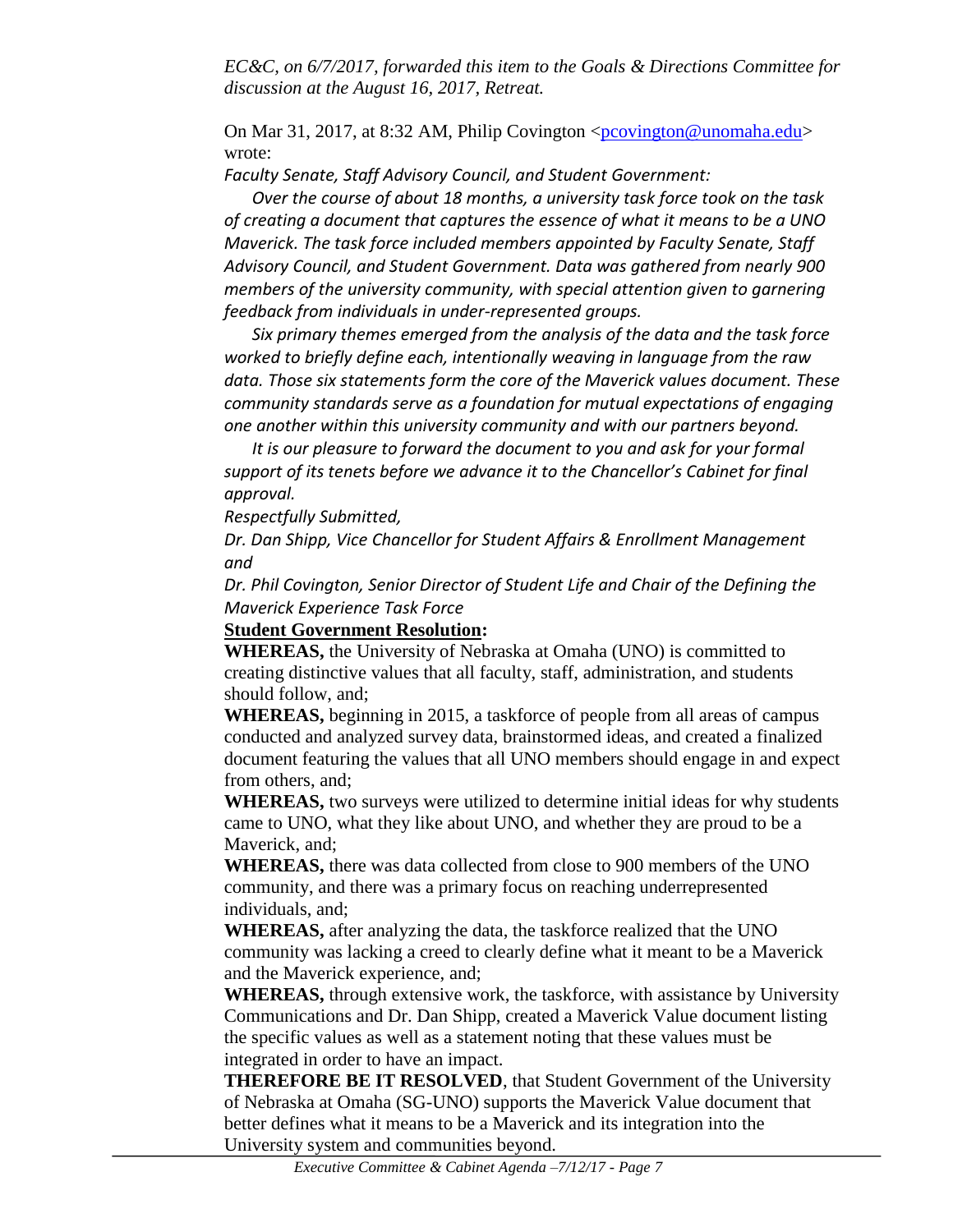#### **- - - - - - - - - - - - - - - -**

**Staff Advisory Council:** On April 11, 2017, Staff Advisory Council voted unanimously to pass a resolution in support of the document spelling out what it means to be a UNO Maverick.

#### **- - - - - - - - - - - - - - - -**

Below is the Mav Values Document:

*We the students, faculty and staff of the University of Nebraska Omaha (UNO) hold the following community values to be the foundation of our identity as Mavericks.*

*As Mavericks, we commit daily to advance and support our community values:*

#### *Authenticity*

*We stay true to our authentic selves and respect the unique and shared histories of the other members of our community.*

#### *Integrity*

*We strive to make sure our words are consistently reflected in our actions and treatment of others.*

#### *Inclusion*

*We are committed to cultivating a campus climate that welcomes and supports people of all cultures, beliefs, identities, and backgrounds.*

#### *Service*

*We engage in service with others to improve the lives of individuals throughout the Omaha metro area, state and beyond.* 

#### *Resilience*

*We rise above difficult challenges through hard work and courageous determination.* 

#### *Achievement*

*We accomplish our individual and shared goals by reaching high personal and professional levels of excellence.*

*We realize that these values are only words until we integrate them into our individual and shared actions. We commit to advancing these values as Mavericks at UNO, in the greater Omaha community, and beyond.*

#### **E. Professional Development:** Senator Adams

#### **PENDING:**

- **1. Faculty Professional Development Leave policies/procedures:** Given a growing number of questions and concerns about this issue, our committee will be gathering information (policies/procedures) at all levels (regents, university, colleges, departments) and comparing those documents in order to explore questions, including**:** 
	- **a.** Can faculty get a full year of leave if waiting until 12 years of service instead of at 6 years?
	- **b.** What are the earning restrictions while on leave (sabbatical)?
	- **c.** What documents govern how leave is prioritized/awarded?
	- **d.** What are the criteria for leave across colleges/departments? How consistent are these?
	- **e.** Who all reviews and/or weighs in on these decisions?

What language does the AAUP contract have regarding leave/sabbatical?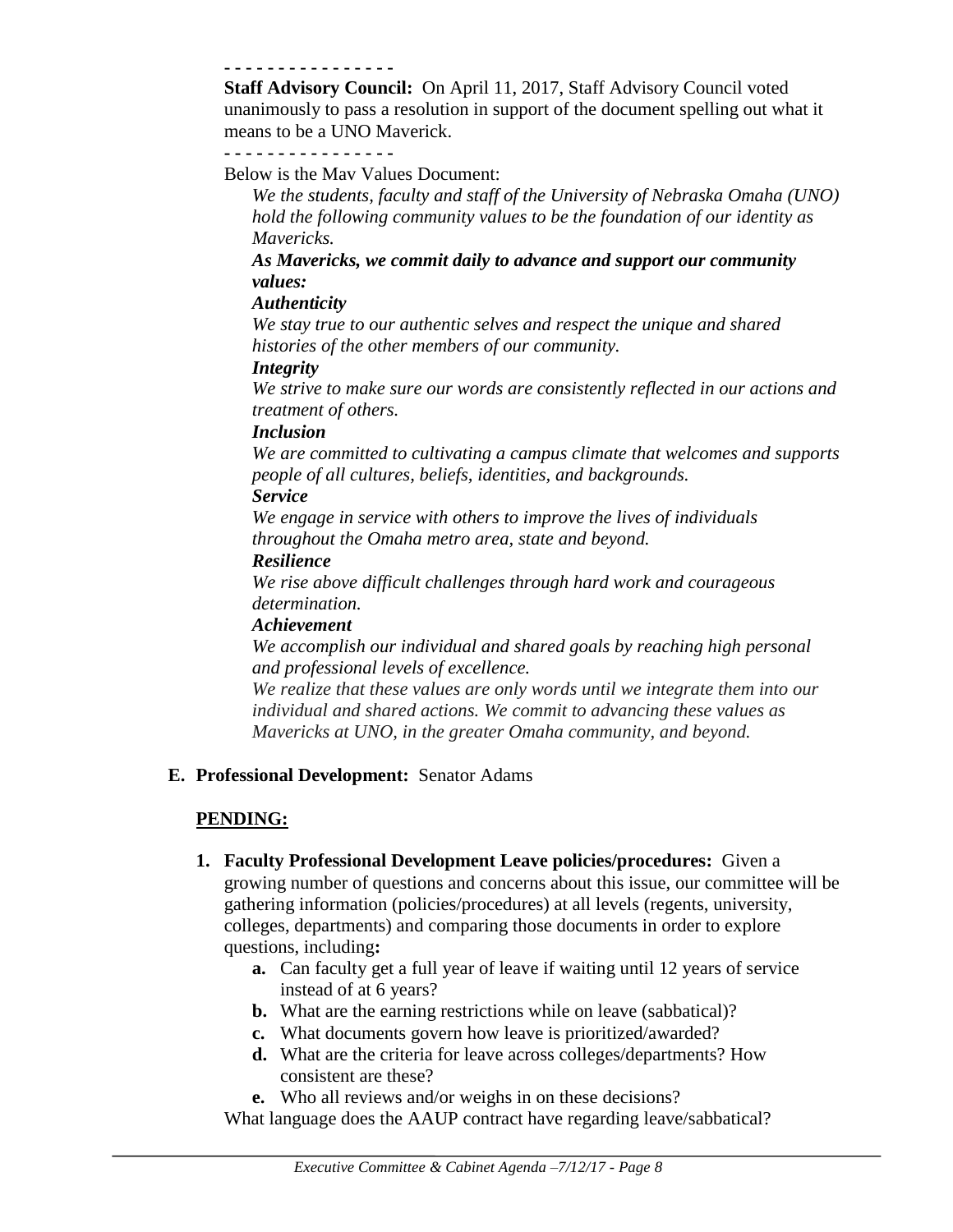- **2. Intellectual Property:** Although the P.D. Committee passed **Resolution 4286, 5/10/17, Intellectual Property Policies,** and Chancellor Gold, SVC Reed, and AVC Smith-Howell stated that the new policy will be in the Fall 2017 catalog, F.S. President Grams stated that the UNMC Faculty Senate has a standing committee titled Intellectual Property Procedures. She suggested that Senator Adams check with UNMC Faculty Senate President Ann Anderson Berry for information**.** *FS Coordinator sent this information to Senator Adams 6/17***.**
- **F. Committee on Rules:** Senator Nash

### **PENDING:**

**1.** The Committee continues to review which Campus & University committees require participants who also serve on the Faculty Senate, and which committees might be served by representatives from the faculty at large**.** 

### **V. Other Faculty Senate Committees**

- **A. Faculty Senate Budget Advisory Committee Report**: Prof. Johnson/Hall, Maher, O'Hara
- **VI. Adhoc Committees**
	- **A. Ad hoc UNO-UNMC Faculty-to-Faculty Communication and Collaboration Committee**
- **VII. Non-Senate Committee Reports**
- **VIII. Unfinished Business**

# **PENDING**

- **A.** Grading Policy Change for "F" "FW" Grades (Policy draft 11/02/15 by Financial Support and Scholarships Office, updated 11/15/15.) (Another issue to note is verification of attendance.) (Fall 2016 w/ Senator Grams and Executive Committee) *(On 3/1/17, the EC&C had these questions and asked that they be put on the EC&A agenda*:
	- 1. Are Faculty, both full time and adjunct, responsible for records retention?) *On 6/7/17 President Grams stated that she will be checking with Bret Blackman regarding data security.*

# **B Participation in UNO Faculty Senate** *(Fall 2016 to EC&C Pending)*

- Need to encourage and strengthen participation on UNO Faculty Senate.
- (2) One possibility might be to change the FS Constitution
- (3) Discussions with Colleges
- (4) Go to Chairperson mentor(s)?
- (5) Go to Board of Chairs

*How to Encourage Faculty to Serve on the Faculty Senate*: Informal data collection by the committee of approximately 40 UNO faculty members has generally revealed that *Service* of this nature tends to be acknowledged with little payoff compared to the perceived time commitment associated with governance. There is also a great deal of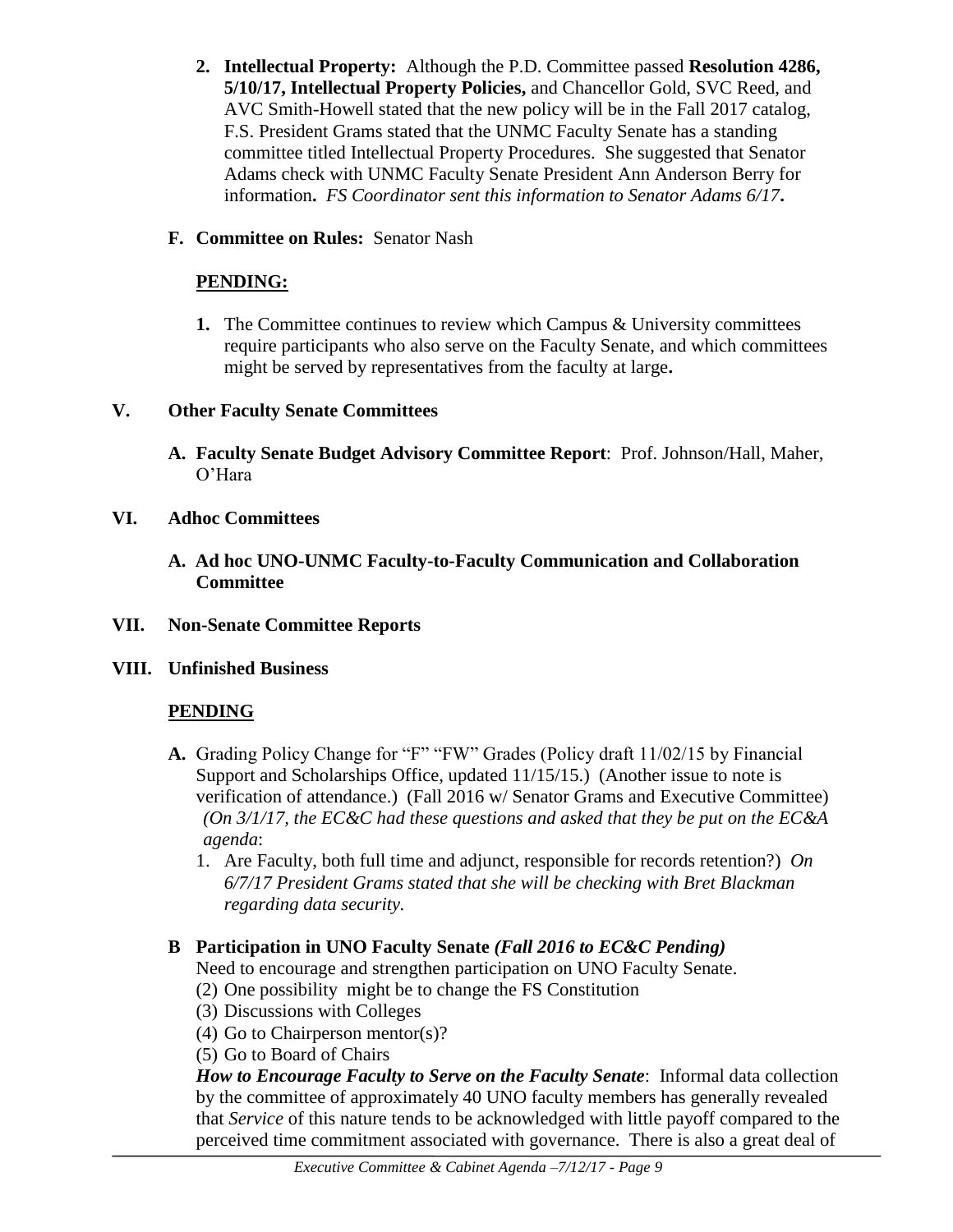misinformation about the time obligations; nevertheless, most of the faculty we talked to showed little interest in this service even after we answered questions. The Goals and Directions Committee is now discussing ways to help the departments incentivize Faculty Senate and other University service opportunities by increasing by better recognizing the value of this service in ways such as higher Merit rankings on Annual Review, etc**.** *(The EC&C asked, on 6/7/17, that this be discussed at the 8/16/17 FS Retreat.)*

# **C. Telecommunications**

At *the 6/7/17 EC&C* meeting President Grams said she will consult with Bret Blackman concerning the recent reorganization in Telecommunications.

| STANDARD MEETING PATTERNS - FALL/SPRING |                         |             |         |              |             |  |  |  |
|-----------------------------------------|-------------------------|-------------|---------|--------------|-------------|--|--|--|
|                                         | <i>DODGE</i>            | PACIFIC     |         | <b>DODGE</b> | PACIFIC     |  |  |  |
|                                         | 50 Minutes, 3 Days/Week |             |         |              |             |  |  |  |
| <b>MWF</b>                              | 7:00-7:50               | 7:30-8:20   | MWF     | 12:00-12:50  | 12:30-1:20  |  |  |  |
| MWF                                     | 8:00-8:50               | 8:30-9:20   | MWF     | 1:00-1:50    | 1:30-2:20   |  |  |  |
| MWF                                     | $9:00-9:50$             | 9:30-10:20  | MWF     | 2:00-2:50    | 2:30-3:20   |  |  |  |
| MWF                                     | 10:00-10:50             | 10:30-11:20 | MWF     | 3:00-3:50    | 3:30-4:20   |  |  |  |
| MWF                                     | 11:00-11:50             | 11:30-12:20 | MWF     | 4:00-4:50    | 4:30-5:20   |  |  |  |
| 75 Minutes, 2 Days/Week                 |                         |             |         |              |             |  |  |  |
| MW/TR                                   | 7:00-8:15               | 7:30-8:45   | MW/TR   | 1:00-2:15    | 1:30-2:45   |  |  |  |
| MW/TR                                   | 8:30-9:45               | 9:00-10:15  | MW/TR   | 2:30-3:45    | $3:00-4:15$ |  |  |  |
| MW/TR                                   | 10:00-11:15             | 10:30-11:45 | MW/TR   | 4:00-5:15    | 4:30-5:45   |  |  |  |
| MW/TR                                   | 11:30-12:45             | 12:00-1:15  | MW/TR   | 5:30-6:45    | 6:00-7:15   |  |  |  |
| 2 Hours 40 Minutes, 1 Evening/Week      |                         |             |         |              |             |  |  |  |
| M/T/W/R                                 |                         | 4:30-7:05   | M/T/W/R |              | 6:00-8:40   |  |  |  |
| M/T/W/R                                 |                         | 5:00-7:40   | M/T/W/R |              | 6:30-9:10   |  |  |  |
| M/T/W/R                                 |                         | 5:30-8:10   | M/T/W/R |              | 7:15-9:50   |  |  |  |

# **D. Change Start Time of UNO Faculty Senate Meetings?**

*On 6/7/17 the EC&C suggested this be discussed at the 8/16/17 FS Retreat.*

# **E. Telecommunications**

President Grams, *on 6/7/17,* stated that she will consult with Bret Blackman concerning the recent reorganization in Telecommunications.

# **VIII. For the Good of the Order**

# **IX. New Business**

# **A. Retreat Planning**

- **Goals**
- **Speakers:** 
	- **1.** AVC Jonathan Benjamin-Alvarado (10:30 a.m.) (will stay to hear Chancellor Gold, and then join us for lunch (12-1 p.m.?)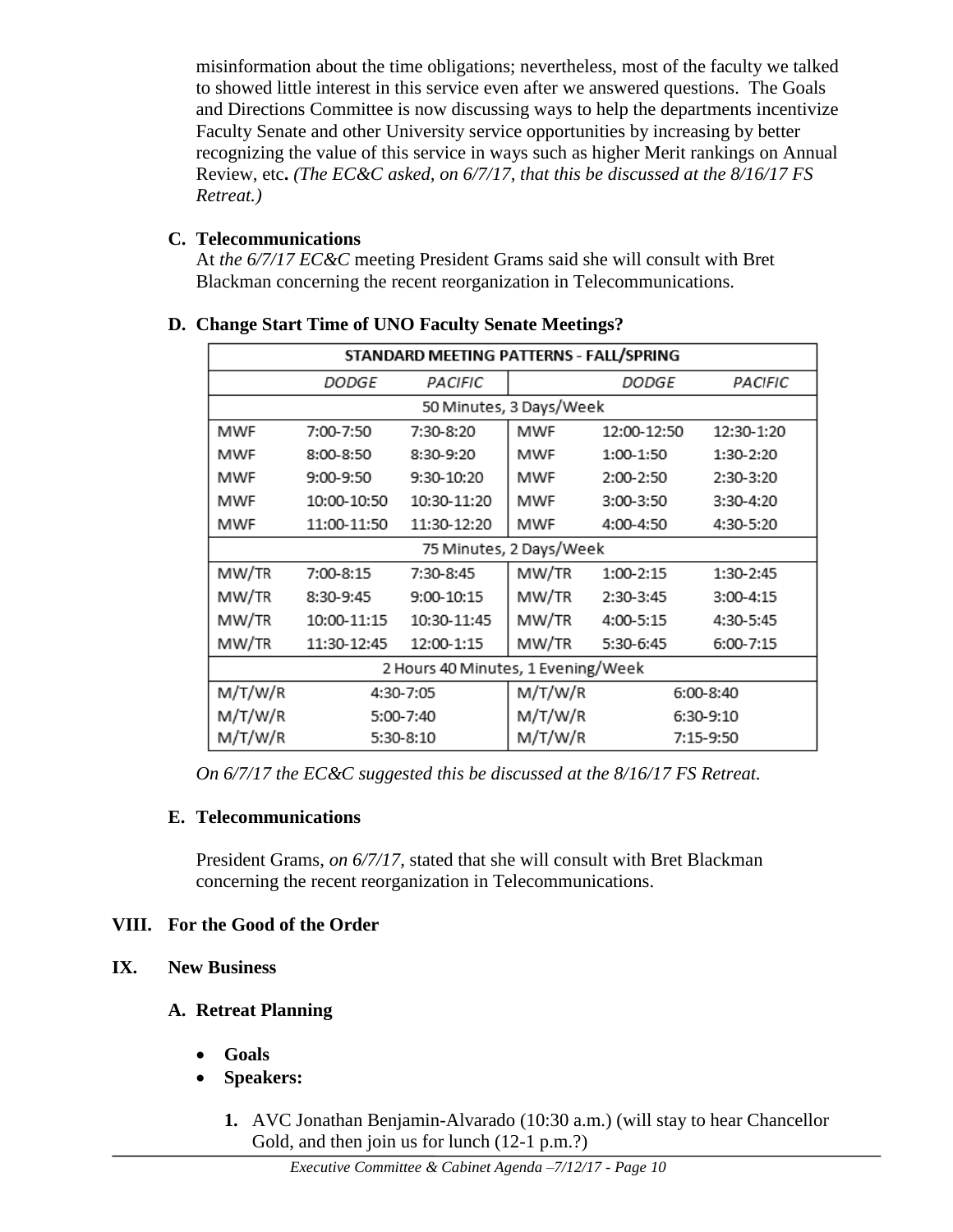- Comprehensive analysis of inclusion and equity here at UNO. Part of the process was a contracting external consultants to assess faculty, staff and student responses to focus groups on diversity, inclusion and equity. (15 min presentation, plus Q&A)
- **2.** Interim UNO Chancellor Gold (11:15 a.m.) (and will join us for lunch)
- **Timeline/Schedule**
- **Handouts** 
	- o To all Senators who request:
		- August Agenda
		- $\blacksquare$  Minutes (May, June EC&C, July EC&C)
		- Attachments to Agenda (Budget Reports for End of 2016-2017 and July 2017)
	- o Everyone to Receive:
		- Schedule of Retreat
		- Welcome Letter with Web addresses/links (one page)
		- Chart with Term Endings
		- Possibly Parliamentarian Process
	- o Each Standing Committee table to have for Breakout Sessions
		- Charges for ALL 6 committees
		- End of year report for individual committees *(at least 5 years)*

### **X. Adjourn**

### **XI. Announcements**

- **A. EC&A Mtg:** Wednesday, July 19, 2017, 2 p.m., EAB 200
- **B. EC&C Mtg:** Wednesday, August 9, 2017, 2 p.m., ASH 196
- **C. Faculty Senate Retreat:** Wednesday, August 16, 2017, 8 a.m. to 4 or 5 p.m., Mahoney State Park, Riverview Lodge
- **D. EC&A Mtg:** No Meeting in August 2017.
- **E. Board of Regents Mtg:** Friday, September 22, 2017, **at UNO**

| <b>Schedule for 2017-2018</b>                |                                                |  |  |  |
|----------------------------------------------|------------------------------------------------|--|--|--|
| <b>EC&amp;C</b> Meetings                     | <b>Faculty Senate Meetings</b>                 |  |  |  |
| (Usually 1 <sup>st</sup> Wednesday of month) | (Usually 2 <sup>nd</sup> Wednesday of month)   |  |  |  |
| (ASH 196)                                    | (Usually in CEC $230/231$ )                    |  |  |  |
|                                              | <b>June</b>                                    |  |  |  |
| $*$ July 12                                  | <b>July</b>                                    |  |  |  |
| *August 9                                    | August 16, 2017 (Retreat) $(3^{rd}$ Wednesday) |  |  |  |
|                                              | (Classes begin $8/21/17$ )                     |  |  |  |
| September 6                                  | September 13                                   |  |  |  |
| October 4                                    | October 11                                     |  |  |  |